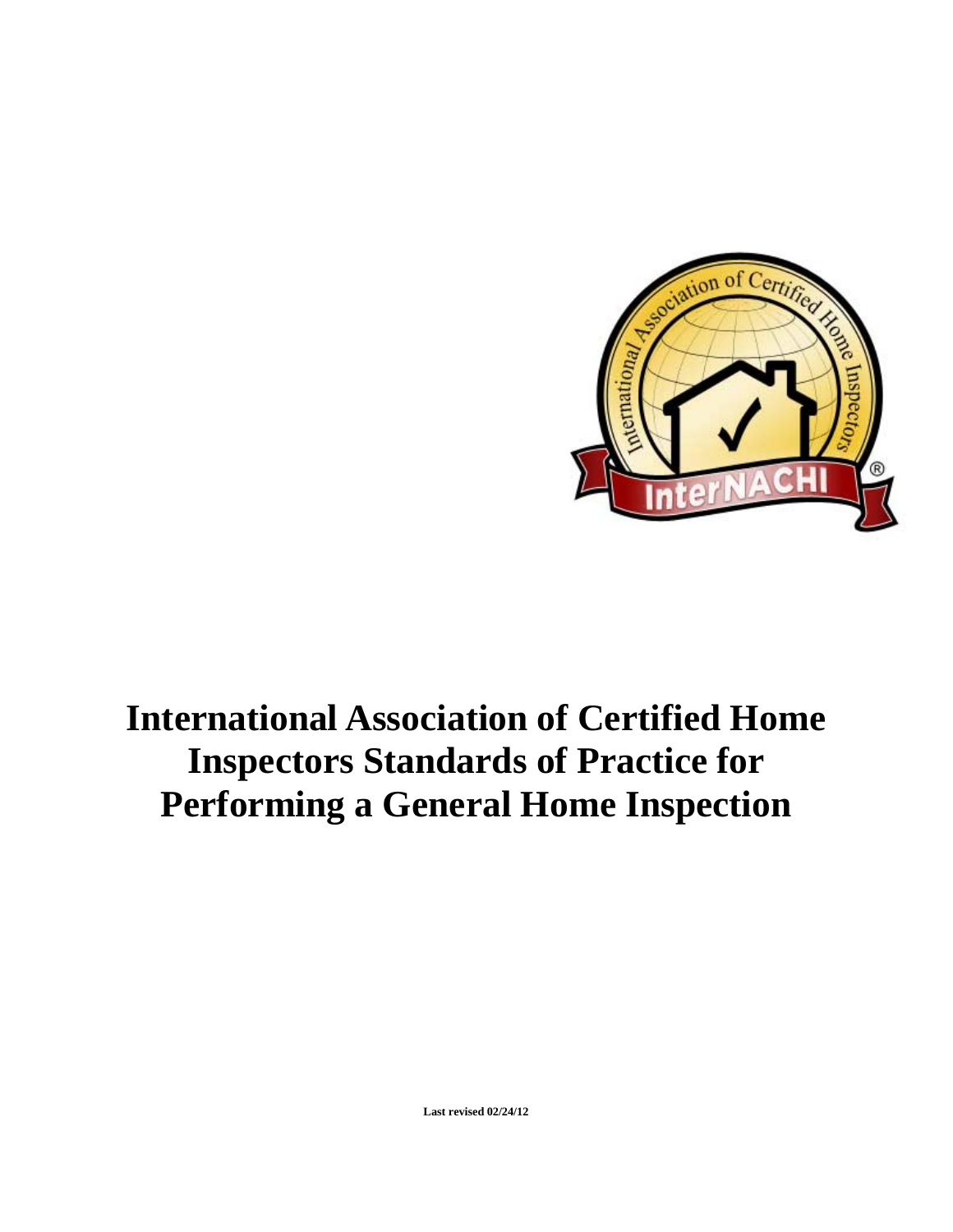## **Table of Contents**

- 1. Definitions and Scope
- 2. Limitations, Exceptions & Exclusions
- 3. Standards of Practice
- 3.1. Roof
- 3.2. Exterior
- 3.3. Basement, Foundation, Crawlspace & Structure
- 3.4. Heating
- 3.5. Cooling
- 3.6. Plumbing
- 3.7. Electrical
- 3.8. Fireplace
- 3.9. Attic, Insulation & Ventilation
- 3.10. Doors, Windows & Interior
- 4. Glossary of Terms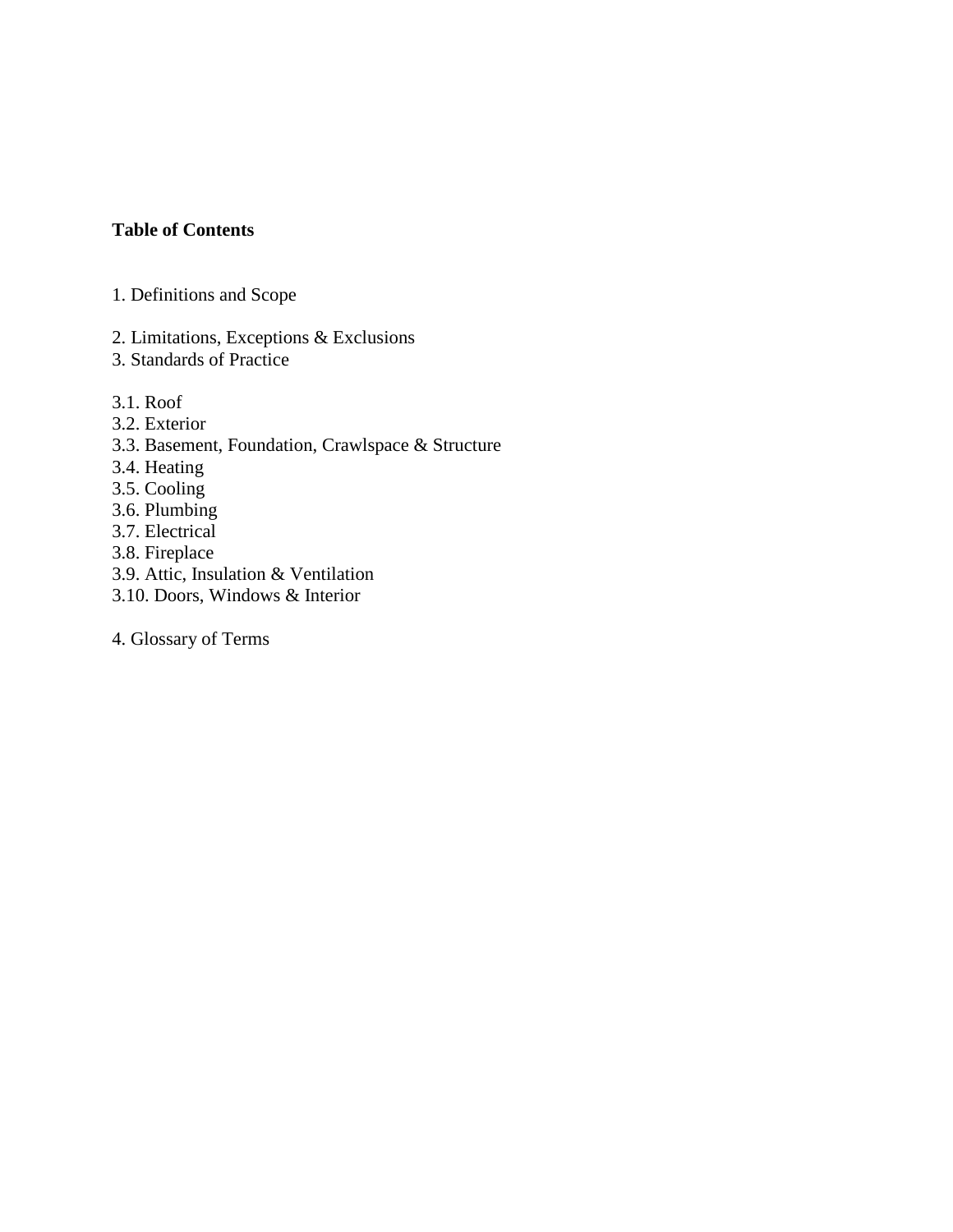# **1. Definitions and Scope**

1.1. A **general home inspection** is a non-invasive, visual examination of the accessible areas of a residential property (as delineated below), performed for a fee, which is designed to identify defects within specific systems and components defined by these Standards that are both observed and deemed material by the inspector. The scope of work may be modified by the Client and Inspector prior to the inspection process.

- I. The general home inspection is based on the observations made on the date of the inspection, and not a prediction of future conditions.
- II. The general home inspection will not reveal every issue that exists or ever could exist, but only those material defects observed on the date of the inspection.

1.2. A **material defect** is a specific issue with a system or component of a residential property that may have a significant, adverse impact on the value of the property, or that poses an unreasonable risk to people. The fact that a system or component is near, at or beyond the end of its normal useful life is not, in itself, a material defect.

1.3. A **general home inspection report** shall identify, in written format, defects within specific systems and components defined by these Standards that are both observed and deemed material by the inspector. Inspection reports may include additional comments and recommendations.

# **2. Limitations, Exceptions & Exclusions**

## 2.1. **Limitations:**

- I. An inspection is not technically exhaustive.
- II. An inspection will not identify concealed or latent defects.
- III. An inspection will not deal with aesthetic concerns or what could be deemed matters of taste, cosmetic defects, etc.
- IV. An inspection will not determine the suitability of the property for any use.
- V. An inspection does not determine the market value of the property or its marketability.
- VI. An inspection does not determine the insurability of the property.
- VII. An inspection does not determine the advisability or inadvisability of the purchase of the inspected property.
- VIII. An inspection does not determine the life expectancy of the property or any components or systems therein.
- IX. An inspection does not include items not permanently installed.
- X. These Standards of Practice apply only to properties with four or fewer residential units.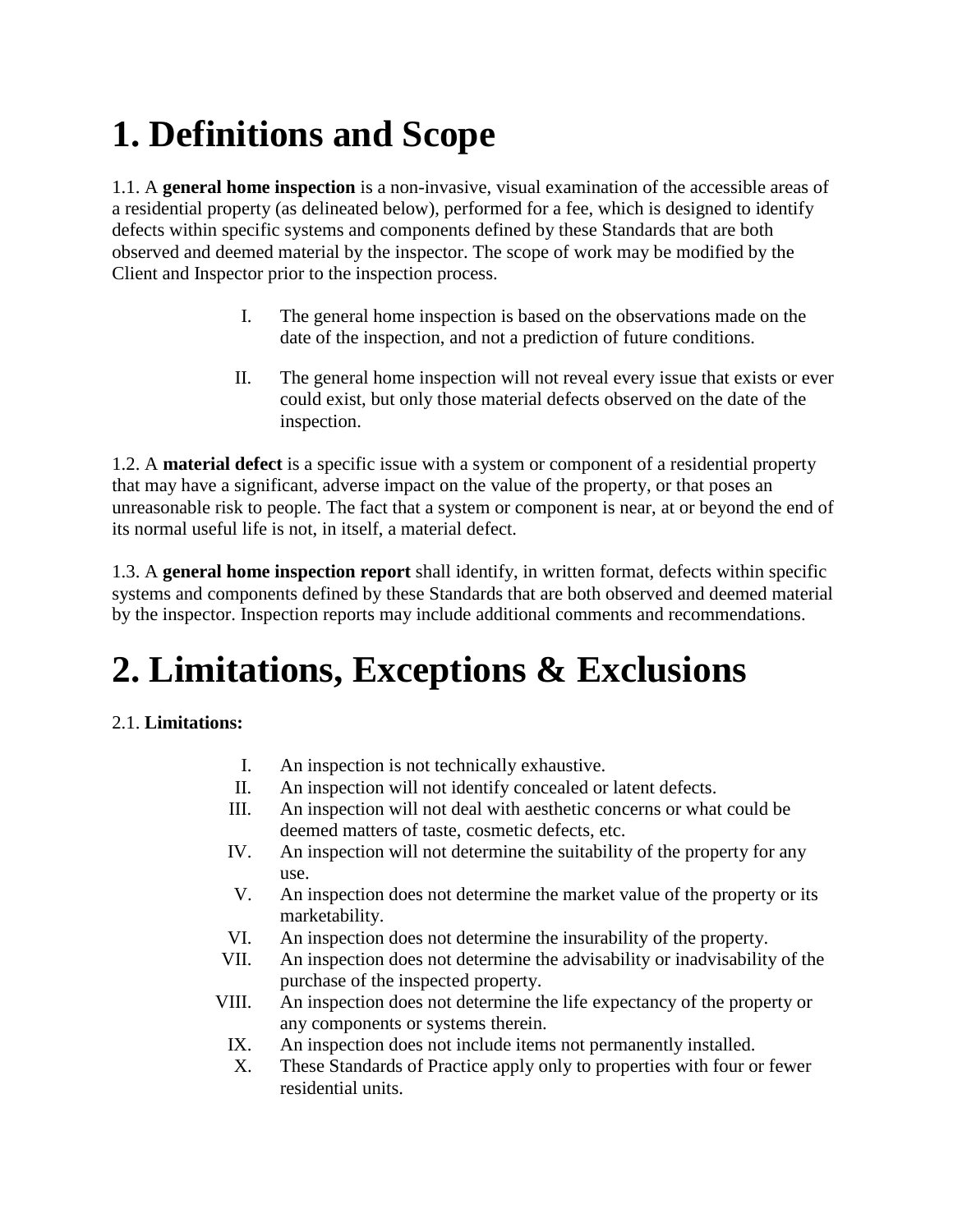### 2.2. **Exclusions:**

I. The inspector is not required to determine:

- A. property boundary lines or encroachments.
- B. the condition of any component or system that is not readily accessible.
- C. the service life expectancy of any component or system.
- D. the size, capacity, BTU, performance or efficiency of any component or system.
- E. the cause or reason of any condition.
- F. the cause for the need of repair or replacement of any system or component.
- G. future conditions.
- H. compliance with codes or regulations.
- I. the presence of evidence of rodents, birds, animals, insects, or other pests.
- J. the presence of mold, mildew or fungus.
- K. the presence of airborne hazards, including radon.
- L. the air quality.
- M. the existence of environmental hazards, including lead paint, asbestos or toxic drywall.
- N. the existence of electromagnetic fields.
- O. any hazardous waste conditions.
- P. any manufacturers' recalls or conformance with manufacturer installation, or any information included for consumer protection purposes.
- Q. acoustical properties.
- R. replacement or repair cost estimates.
- S. estimates of the cost to operate any given system.
- II. The inspector is not required to operate:
	- A. any system that is shut down.
	- B. any system that does not function properly.
	- C. or evaluate low-voltage electrical systems such as, but not limited to:
		- 1. phone lines;
		- 2. cable lines;
		- 3. satellite dishes;
		- 4. antennae;
		- 5. lights; or
		- 6. remote controls.
	- D. any system that does not turn on with the use of normal operating controls.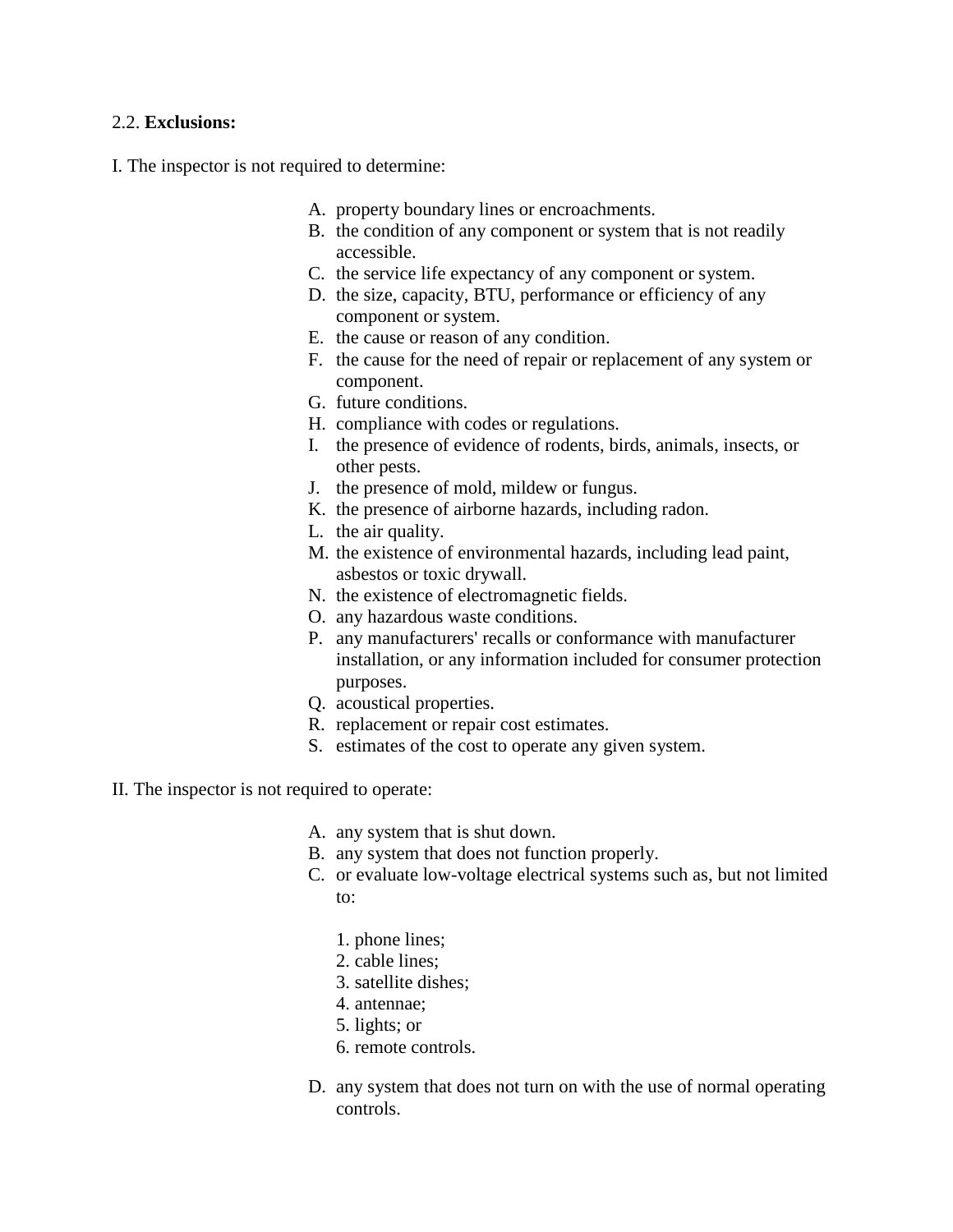- E. any shut-off valves or manual stop valves.
- F. any electrical disconnect or over-current protection devices.
- G. any alarm systems.
- H. moisture meters, gas detectors or similar equipment.

### III. The inspector is not required to:

- A. move any personal items or other obstructions, such as, but not limited to, throw rugs, carpeting, wall coverings, furniture, ceiling tiles, window coverings, equipment, plants, ice, debris, snow, water, dirt, pets, or anything else that might restrict the visual inspection.
- B. dismantle, open or uncover any system or component.
- C. enter or access any area that may, in the opinion of the inspector, be unsafe.
- D. enter crawlspaces or other areas that may be unsafe or not readily accessible.
- E. inspect underground items, such as, but not limited to, lawnirrigation systems, underground storage tanks or other indications of their presence, whether abandoned or actively used.
- F. do anything which may, in the inspector's opinion, be unsafe or dangerous to the inspector or others, or damage property, such as, but not limited to: walking on roof surfaces, climbing ladders, entering attic spaces, or negotiating with pets.
- G. inspect decorative items.
- H. inspect common elements or areas in multi-unit housing.
- I. inspect intercoms, speaker systems or security systems.
- J. offer guarantees or warranties.
- K. offer or perform any engineering services.
- L. offer or perform any trade or professional service other than general home inspection.
- M. research the history of the property, report on its potential for alteration, modification, extendibility or suitability for a specific or proposed use for occupancy.
- N. determine the age of construction or installation of any system structure or component of a building, or differentiate between original construction and subsequent additions, improvements, renovations or replacements.
- O. determine the insurability of a property.
- P. perform or offer Phase 1 or environmental audits.
- Q. inspect any system or component that is not included in these Standards.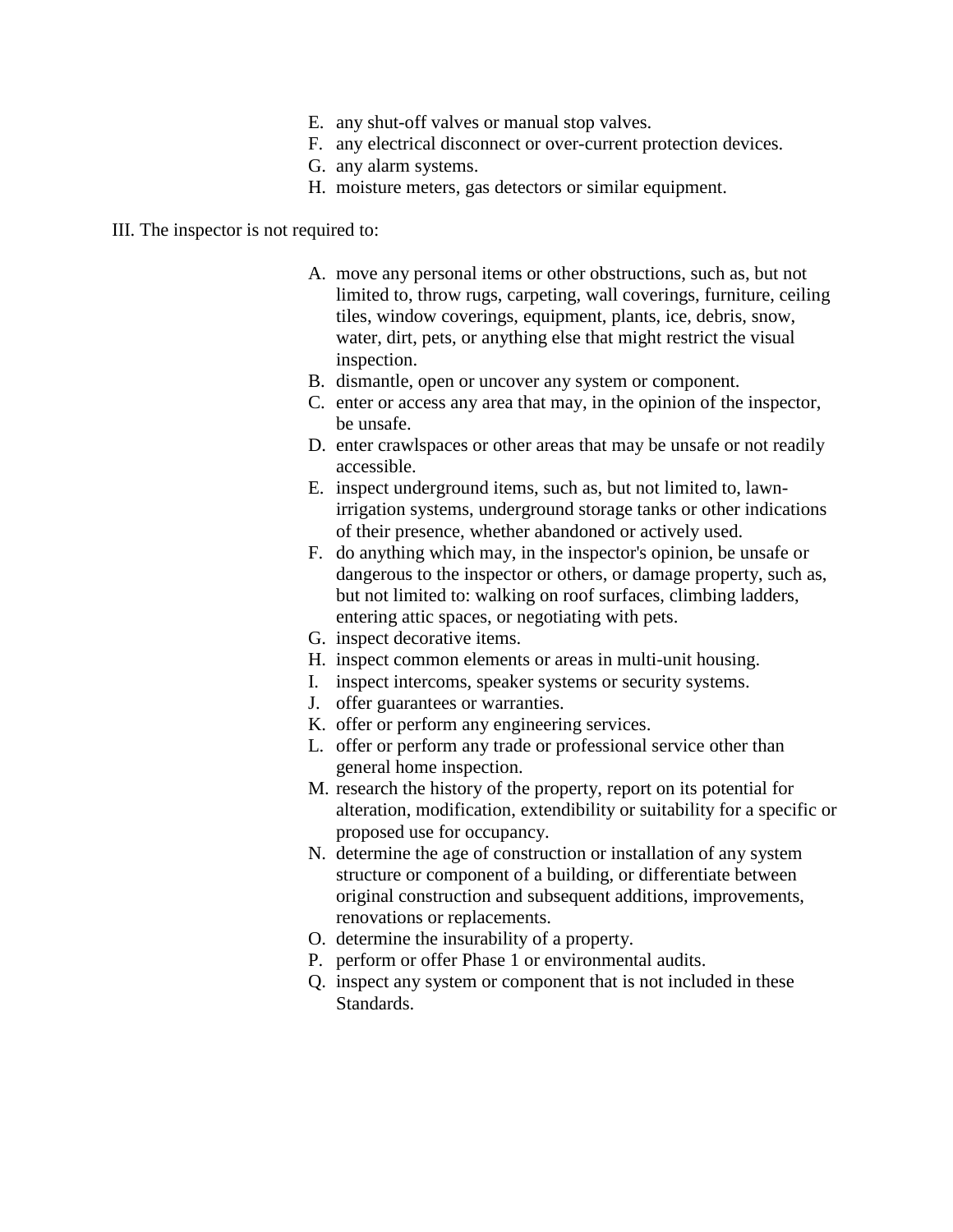## **3. Standards of Practice**

## 3.1. **Roof**

I. The inspector shall inspect from ground level or the eaves:

- A. the roof-covering materials;
- B. the gutters;
- C. the downspouts;
- D. the vents, flashing, skylights, chimney and other roof penetrations; and
- E. the general structure of the roof from the readily accessible panels, doors or stairs.
- II. The inspector is not required to:
	- A. walk on any roof surface.
	- B. predict the service life expectancy.
	- C. inspect underground downspout diverter drainage pipes.
	- D. remove snow, ice, debris or other conditions that prohibit the observation of the roof surfaces.
	- E. move insulation.
	- F. inspect antennae, satellite dishes, lightning arresters, de-icing equipment, or similar attachments.
	- G. walk on any roof areas that appear, in the opinion of the inspector, to be unsafe.
	- H. walk on any roof areas if it might, in the opinion of the inspector, cause damage.
	- I. perform a water test.
	- J. warrant or certify the roof.
	- K. confirm proper fastening or installation of any roof-covering material.

## 3.2. **Exterior**

I. The inspector shall inspect:

- A. the exterior wall-covering material, flashing and trim;
- B. all exterior doors, decks, stoops, steps, stairs, porches, railings, eaves, soffits and fascias;
- C. and report as in need of repair any improper spacing between intermediate balusters, spindles and rails for steps, stairways, balconies and railings;
- D. a representative number of windows;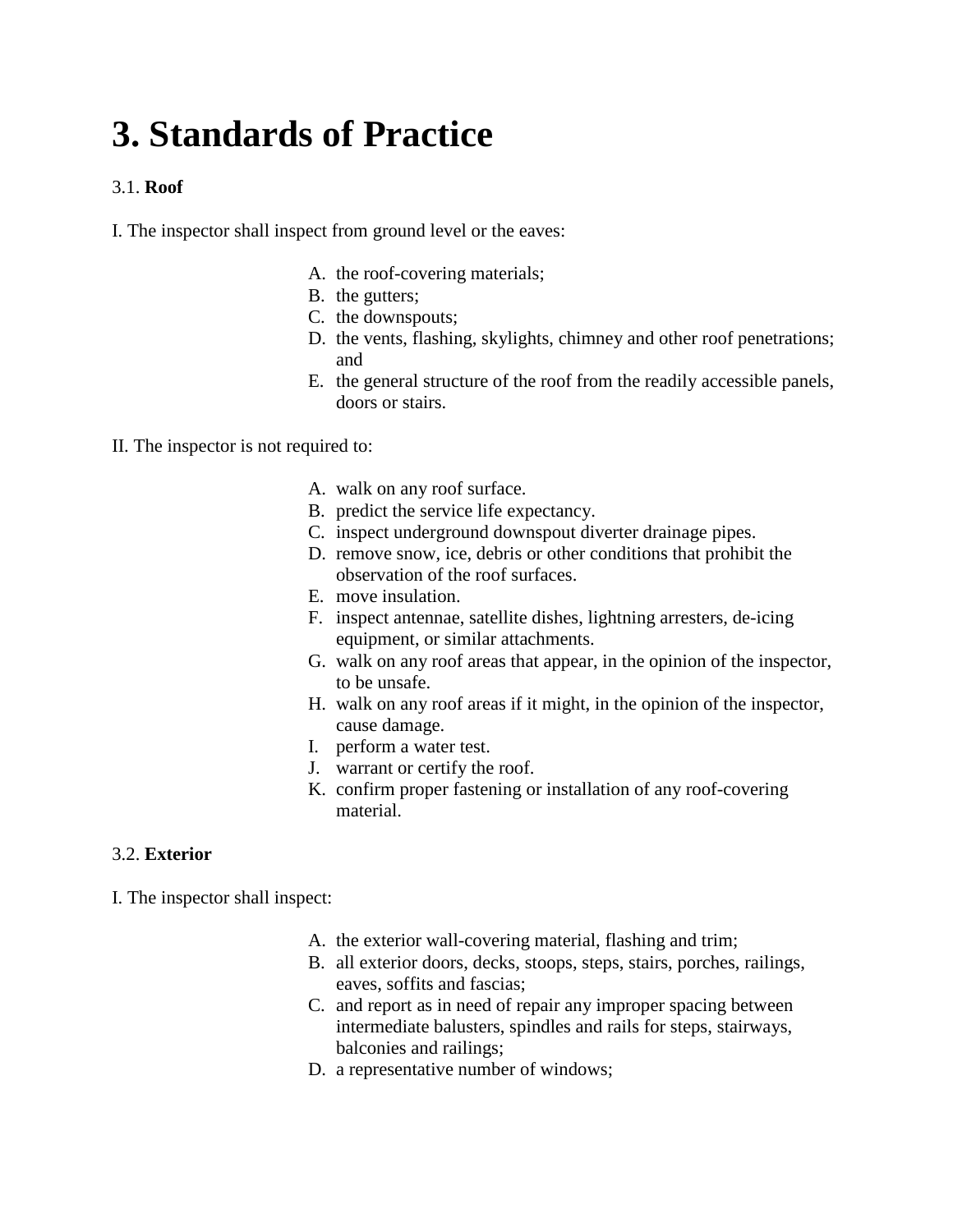- E. the vegetation, surface drainage, retaining walls and grading of the property when they may adversely affect the structure, especially due to moisture intrusion;
- F. and describe the exterior wall covering.
- II. The inspector is not required to:
	- A. inspect or operate screens, storm windows, shutters, awnings, fences, outbuildings, or exterior accent lighting.
	- B. inspect items that are not visible or readily accessible from the ground, including window and door flashing.
	- C. inspect or identify geological, geotechnical, hydrological or soil conditions.
	- D. inspect recreational facilities or playground equipment.
	- E. inspect seawalls, breakwalls or docks.
	- F. inspect erosion-control or earth-stabilization measures.
	- G. inspect for safety-type glass.
	- H. inspect underground utilities.
	- I. inspect underground items.
	- J. inspect wells or springs.
	- K. inspect solar, wind or geothermal systems.
	- L. inspect swimming pools or spas.
	- M. inspect wastewater treatment systems, septic systems or cesspools.
	- N. inspect irrigation or sprinkler systems.
	- O. inspect drainfields or dry wells.
	- P. determine the integrity of multiple-pane window glazing or thermal window seals.

## 3.3. **Basement, Foundation, Crawlspace & Structure**

- I. The inspector shall inspect:
	- A. the foundation;
	- B. the basement;
	- C. the crawlspace;
	- D. and report observed indications of active water penetration;
	- E. for wood in contact with or near soil;
	- F. and report observed indications of possible foundation movement, such as sheetrock cracks, brick cracks, out-of-square door frames, and unlevel floors;
	- G. and report on any observed cutting, notching and boring of framing members that may, in the inspector's opinion, present a structural or safety concern.
- II. The inspector is not required to: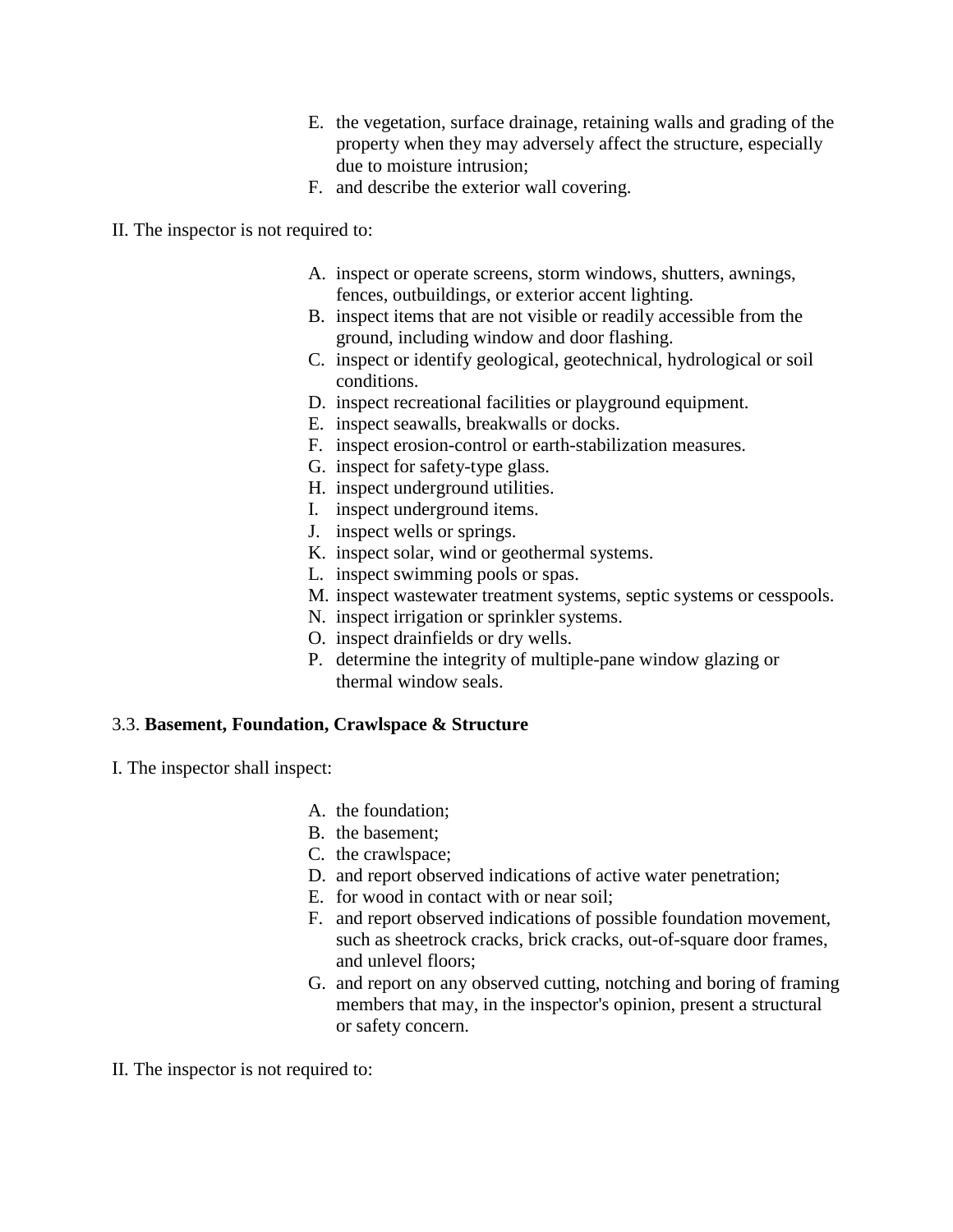- A. enter any crawlspaces that are not readily accessible or where entry could cause damage or pose a hazard to the inspector.
- B. move stored items or debris.
- C. operate sump pumps with inaccessible floats.
- D. identify size, spacing, span or location or determine the adequacy of foundation bolting, bracing, joists, joist spans or support systems.
- E. provide any engineering or architectural service.
- F. report on the adequacy of any structural system or component.

### 3.4. **Heating**

I. The inspector shall inspect:

- A. the heating systems, using normal operating controls, and describe the energy source and heating method;
- B. and report as in need of repair heating systems that do not operate;
- C. and report if the heating systems are deemed inaccessible.
- II. The inspector is not required to:
	- A. inspect or evaluate the interior of flues or chimneys, fire chambers, heat exchangers, combustion air systems, fresh-air intakes, humidifiers, dehumidifiers, electronic air filters, geothermal systems, or solar heating systems.
	- B. inspect fuel tanks or underground or concealed fuel supply systems.
	- C. determine the uniformity, temperature, flow, balance, distribution, size, capacity, BTU, or supply adequacy of the heating system.
	- D. light or ignite pilot flames.
	- E. activate heating, heat pump systems or other heating systems when ambient temperatures or other circumstances are not conducive to safe operation or may damage the equipment.
	- F. override electronic thermostats.
	- G. evaluate fuel quality.
	- H. verify thermostat calibration, heat anticipation, or automatic setbacks, timers, programs or clocks.

## 3.5. **Cooling**

I. The inspector shall inspect:

A. the central cooling equipment using normal operating controls.

II. The inspector is not required to: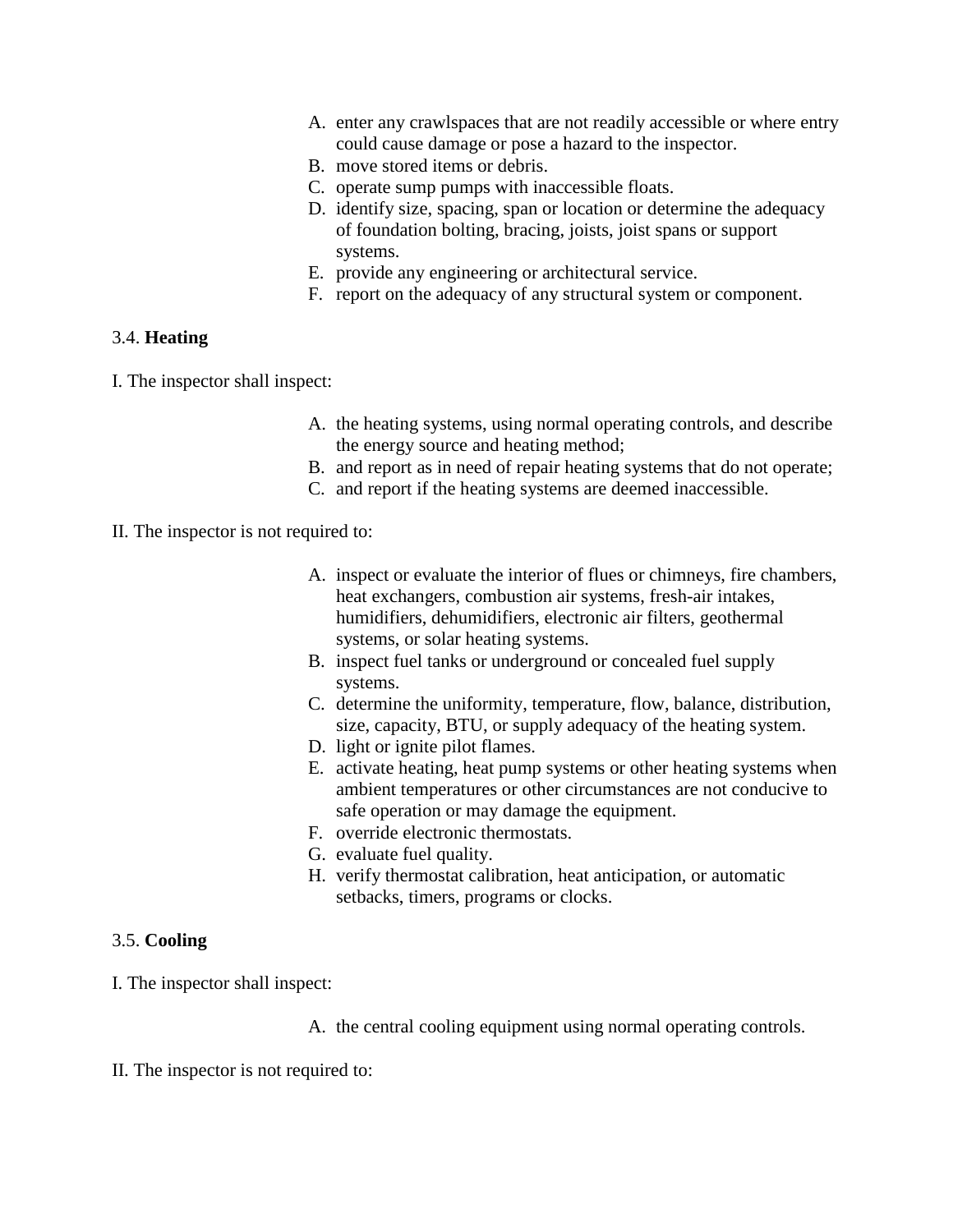- A. determine the uniformity, temperature, flow, balance, distribution, size, capacity, BTU, or supply adequacy of the cooling system.
- B. inspect window units, through-wall units, or electronic air filters.
- C. operate equipment or systems if the exterior temperature is below 65° Fahrenheit, or when other circumstances are not conducive to safe operation or may damage the equipment.
- D. inspect or determine thermostat calibration, cooling anticipation, or automatic setbacks or clocks.
- E. examine electrical current, coolant fluids or gases, or coolant leakage.

### 3.6. **Plumbing**

I. The inspector shall:

- A. determine and report whether the water supply is public or private;
- B. verify the presence and identify the location of the main water shut-off valve;
- C. inspect the water heating equipment, including venting connections, energy-source supply system, and seismic bracing, and verify the presence or absence of temperature-/pressure- relief valves and/or Watts 210 valves;
- D. inspect all toilets for proper operation by flushing;
- E. inspect all sinks, tubs and showers for functional drainage;
- F. inspect the interior water supply, including all fixtures and faucets, by running the water;
- G. inspect the drain, waste and vent systems;
- H. describe any observed fuel-storage systems;
- I. inspect the drainage sump pumps, and operate pumps with accessible floats;
- J. inspect and describe the location of the main water supply and main fuel shut-off valves;
- K. inspect and report as in need of repair deficiencies in the water supply by viewing the functional flow in two fixtures operated simultaneously;
- L. inspect and report as in need of repair deficiencies in installation of hot and cold water faucets;
- M. inspect and report as in need of repair any mechanical drain stops that are missing or do not operate if installed in sinks, lavatories and tubs; and
- N. inspect and report any evidence that toilets are damaged, have loose connections to the floor, leak, or have tank components that do not operate.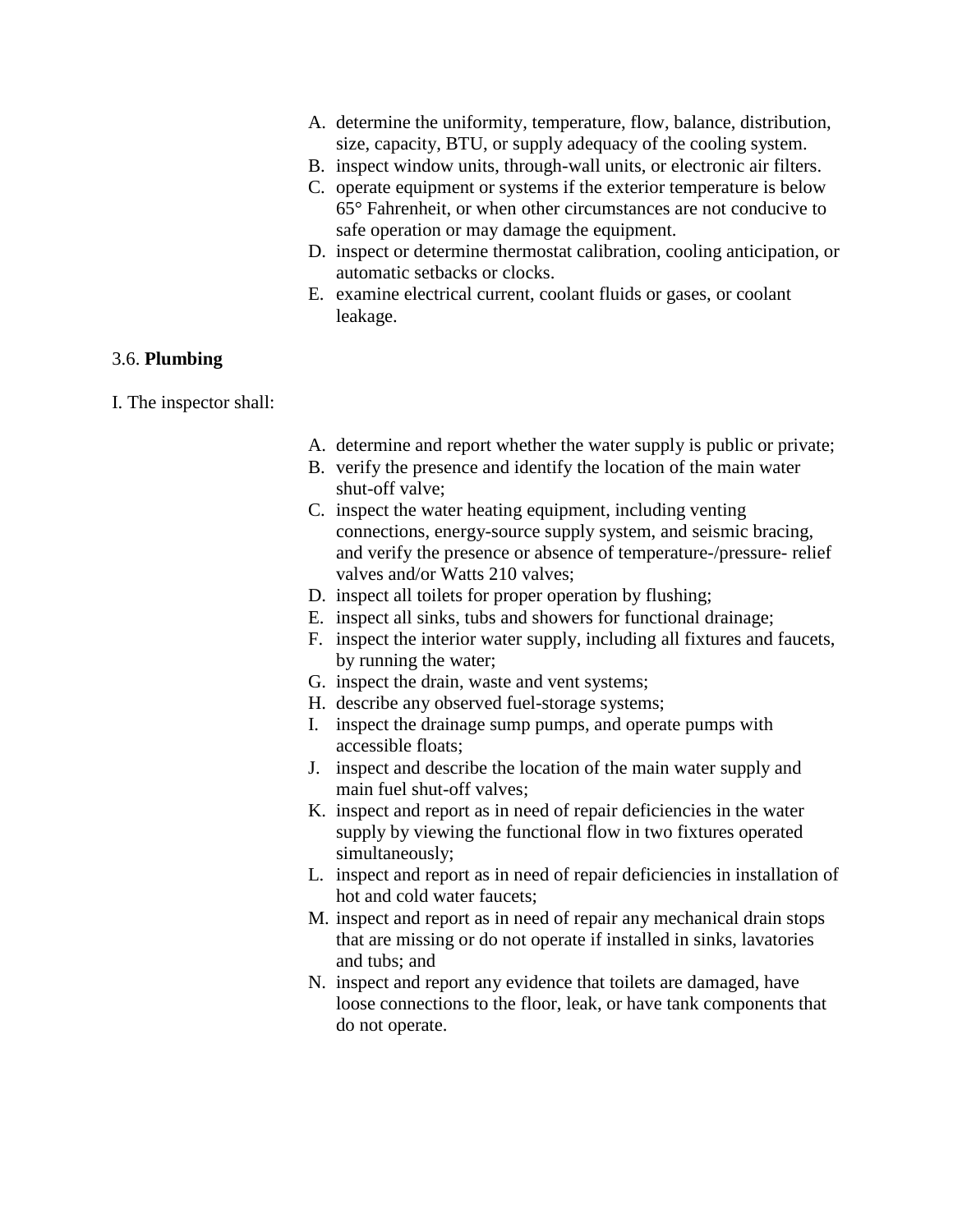- II. The inspector is not required to:
	- A. light or ignite pilot flames.
	- B. determine the size, temperature, age, life expectancy or adequacy of the water heater.
	- C. inspect the interior of flues or chimneys, combustion air systems, water softener or filtering systems, well pumps or tanks, safety or shut-off valves, floor drains, lawn sprinkler systems, or fire sprinkler systems.
	- D. determine the exact flow rate, volume, pressure, temperature or adequacy of the water supply.
	- E. determine the water quality, potability or reliability of the water supply or source.
	- F. open sealed plumbing access panels.
	- G. inspect clothes washing machines or their connections.
	- H. operate any valve.
	- I. test shower pans, tub and shower surrounds or enclosures for leakage or functional overflow protection.
	- J. evaluate the compliance with conservation, energy or building standards, or the proper design or sizing of any water, waste or venting components, fixtures or piping.
	- K. determine the effectiveness of anti-siphon, back-flow prevention or drain-stop devices.
	- L. determine whether there are sufficient cleanouts for effective cleaning of drains.
	- M. evaluate fuel storage tanks or supply systems.
	- N. inspect wastewater treatment systems.
	- O. inspect water treatment systems or water filters.
	- P. inspect water storage tanks, pressure pumps or bladder tanks.
	- Q. evaluate wait-time to obtain hot water at fixtures, or perform testing of any kind to water heater elements.
	- R. evaluate or determine the adequacy of combustion air.
	- S. test, operate, open or close safety controls, manual stop valves and/or temperature or pressure-relief valves.
	- T. examine ancillary systems or components, such as, but not limited to, those related to solar water heating and hot water circulation.
	- U. determine the existence or condition of polybutylene plumbing.

#### 3.7. **Electrical**

I. The inspector shall inspect:

- A. the service drop/lateral;
- B. the meter socket enclosures;
- C. the means for disconnecting the service main;
- D. and describe the service disconnect amperage rating, if labeled;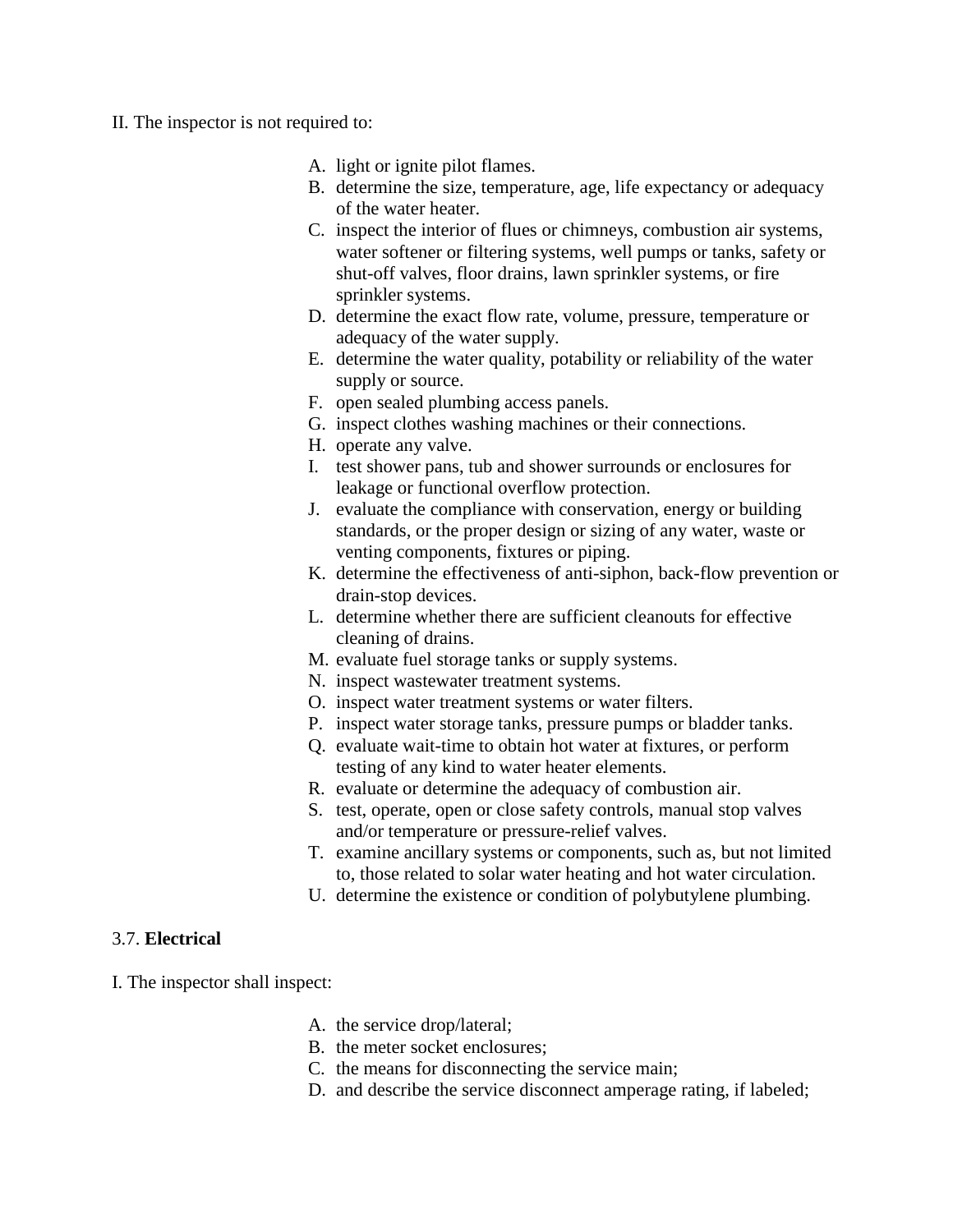- E. panelboards and over-current devices (breakers and fuses);
- F. and report on any unused circuit breaker panel openings that are not filled;
- G. the service grounding and bonding;
- H. a representative number of switches, lighting fixtures and receptacles, including receptacles observed and deemed to be arcfault circuit interrupter or AFCI-protected using the AFCI test button, where possible;
- I. and test all ground-fault circuit interrupter receptacles and circuit breakers observed and deemed to be GFCIs using a GFCI tester, where possible;
- J. and report the presence of solid conductor aluminum branch circuit wiring, if readily visible;
- K. and report on any tested receptacles in which power was not present, polarity was incorrect, the cover was not in place, the GFCI devices were not properly installed or did not operate properly, evidence of arcing or excessive heat, and where the receptacle was not grounded or was not secured to the wall;
- L. the service entrance conductors and the condition of the conductor insulation;
- M. for the general absence of smoke or carbon monoxide detectors; and
- N. service entrance cables, and report as in need of repair deficiencies in the integrity of the insulation, drip loop, or separation of conductors at weatherheads and clearances from grade and rooftops.
- II. The inspector is not required to:
	- A. insert any tool, probe or device into the main panelboard, subpanels, distribution panelboards, or electrical fixtures.
	- B. operate electrical systems that are shut down.
	- C. remove panelboard cabinet covers or dead fronts.
	- D. operate or re-set over-current protection devices or overload devices.
	- E. operate smoke or carbon monoxide detectors.
	- F. measure or determine the amperage or voltage of the main service equipment, if not visibly labeled.
	- G. inspect the fire and alarm system or components.
	- H. inspect the ancillary wiring or remote control devices.
	- I. activate any electrical systems or branch circuits that are not energized.
	- J. inspect low-voltage systems, electrical de-icing tapes, swimming pool wiring, or any time-controlled devices.
	- K. verify the service ground.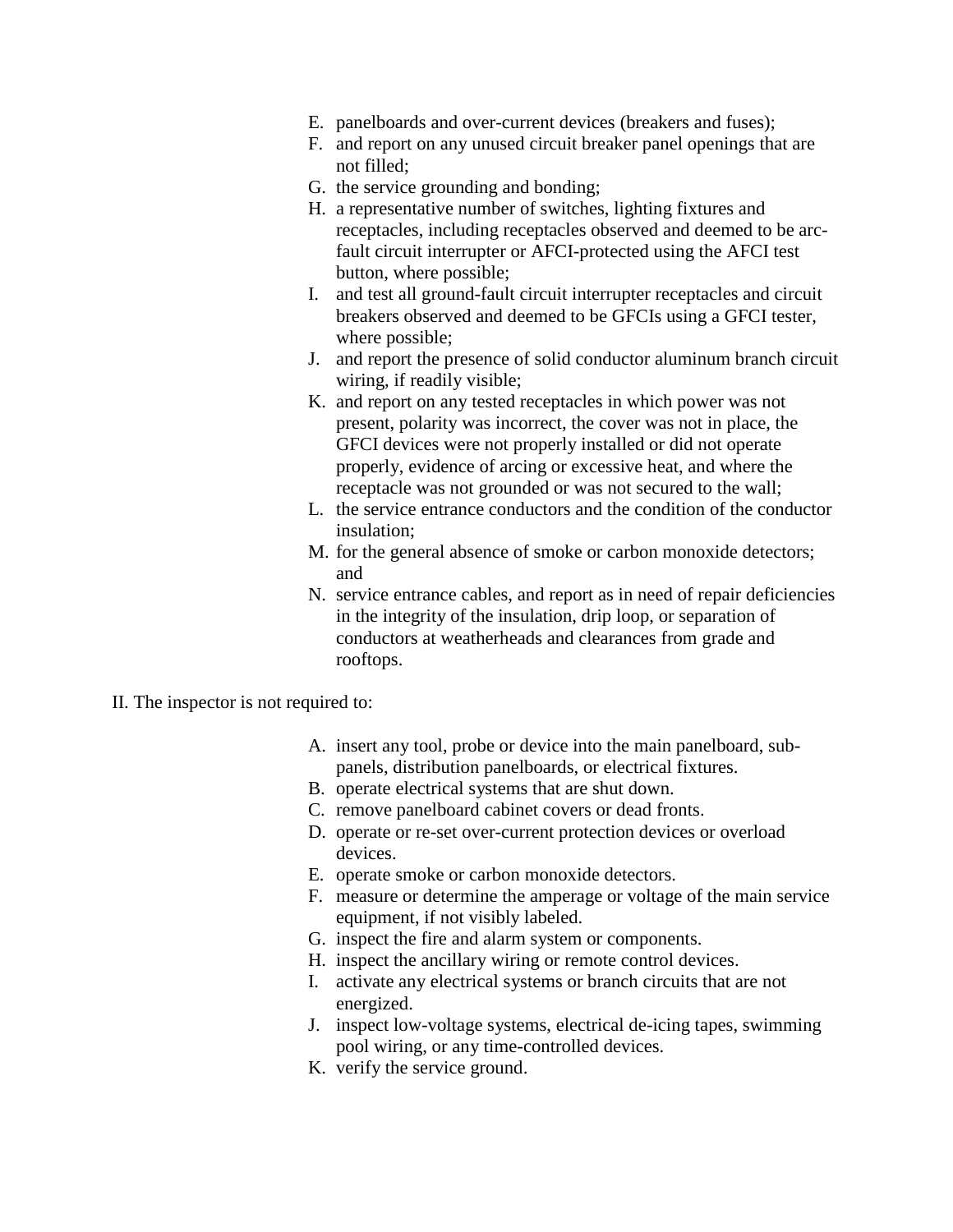- L. inspect private or emergency electrical supply sources, including, but not limited to: generators, windmills, photovoltaic solar collectors, or battery or electrical storage facility.
- M. inspect spark or lightning arrestors.
- N. inspect or test de-icing equipment.
- O. conduct voltage-drop calculations.
- P. determine the accuracy of labeling.
- Q. inspect exterior lighting.

## 3.8. **Fireplace**

- I. The inspector shall inspect:
	- A. and describe the fireplace;
	- B. and open and close the damper door, if readily accessible and operable;
	- C. hearth extensions and other permanently installed components;
	- D. and report as in need of repair deficiencies in the lintel, hearth and material surrounding the fireplace, including the fireplace opening's clearance from visible combustible materials.
- II. The inspector is not required to:
	- A. inspect the flue or vent system.
	- B. inspect the interior of chimneys or flues, fire doors or screens, seals or gaskets, or mantels.
	- C. determine the need for a chimney sweep.
	- D. operate gas fireplace inserts.
	- E. light pilot flames.
	- F. determine the appropriateness of any installation.
	- G. inspect automatic fuel-feed devices.
	- H. inspect combustion and/or make-up air devices.
	- I. inspect heat-distribution assists, whether gravity-controlled or fanassisted.
	- J. ignite or extinguish fires.
	- K. determine the adequacy of drafts or draft characteristics.
	- L. move fireplace inserts, stoves or firebox contents.
	- M. perform a smoke test.
	- N. dismantle or remove any component.
	- O. perform a National Fire Protection Association (NFPA)-style inspection.
	- P. perform a Phase I fireplace and chimney inspection.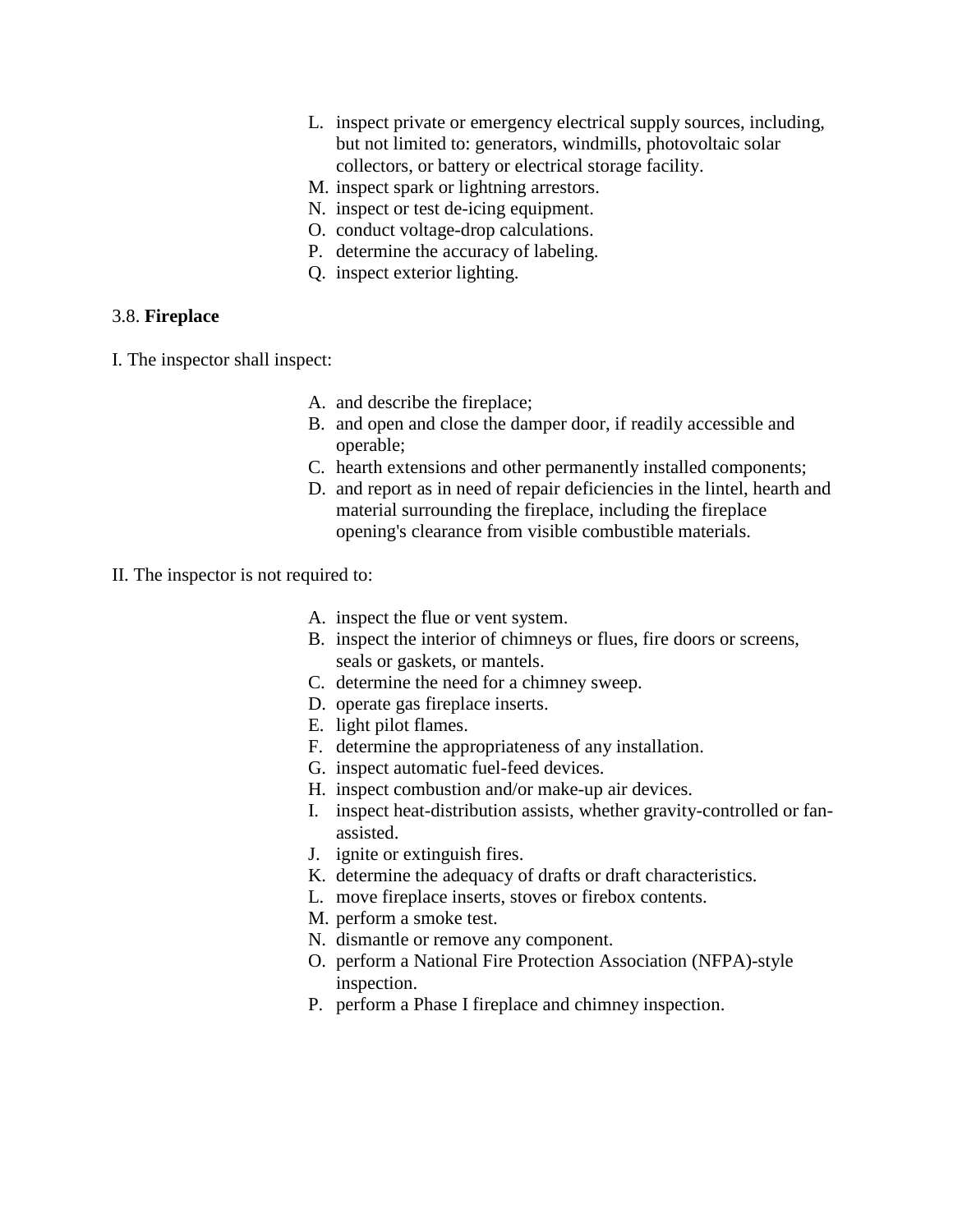## 3.9. **Attic, Insulation & Ventilation**

I. The inspector shall inspect:

- A. the insulation in unfinished spaces;
- B. for the presence of attic ventilation;
- C. mechanical ventilation systems;
- D. and report on the general absence or lack of insulation or ventilation in unfinished spaces.
- II. The inspector is not required to:
	- A. enter the attic or any unfinished spaces that are not readily accessible, or where entry could cause damage or, in the inspector's opinion, pose a safety hazard.
	- B. move, touch or disturb insulation.
	- C. move, touch or disturb vapor retarders.
	- D. break or otherwise damage the surface finish or weather seal on or around access panels or covers.
	- E. identify the composition or R-value of insulation material.
	- F. activate thermostatically operated fans.
	- G. determine the types of materials used in insulation or wrapping of pipes, ducts, jackets, boilers or wiring.
	- H. determine the adequacy of ventilation.

#### 3.10. **Doors, Windows & Interior**

- I. The inspector shall inspect:
	- A. a representative number of doors and windows by opening and closing them;
	- B. the walls, ceilings, steps, stairways and railings;
	- C. and report as in need of repair any improper spacing between intermediate balusters, spindles and rails for steps, stairways and railings;
	- D. the garage doors and garage door openers' operation using the installed automatic door control;
	- E. and report as improper any photo-electric safety sensor that fails to respond adequately to testing;
	- F. and report as in need of repair any door locks or side ropes that have not been removed or disabled when the garage door opener is in use;
	- G. and report as in need of repair any windows that are obviously fogged or display other evidence of broken seals.